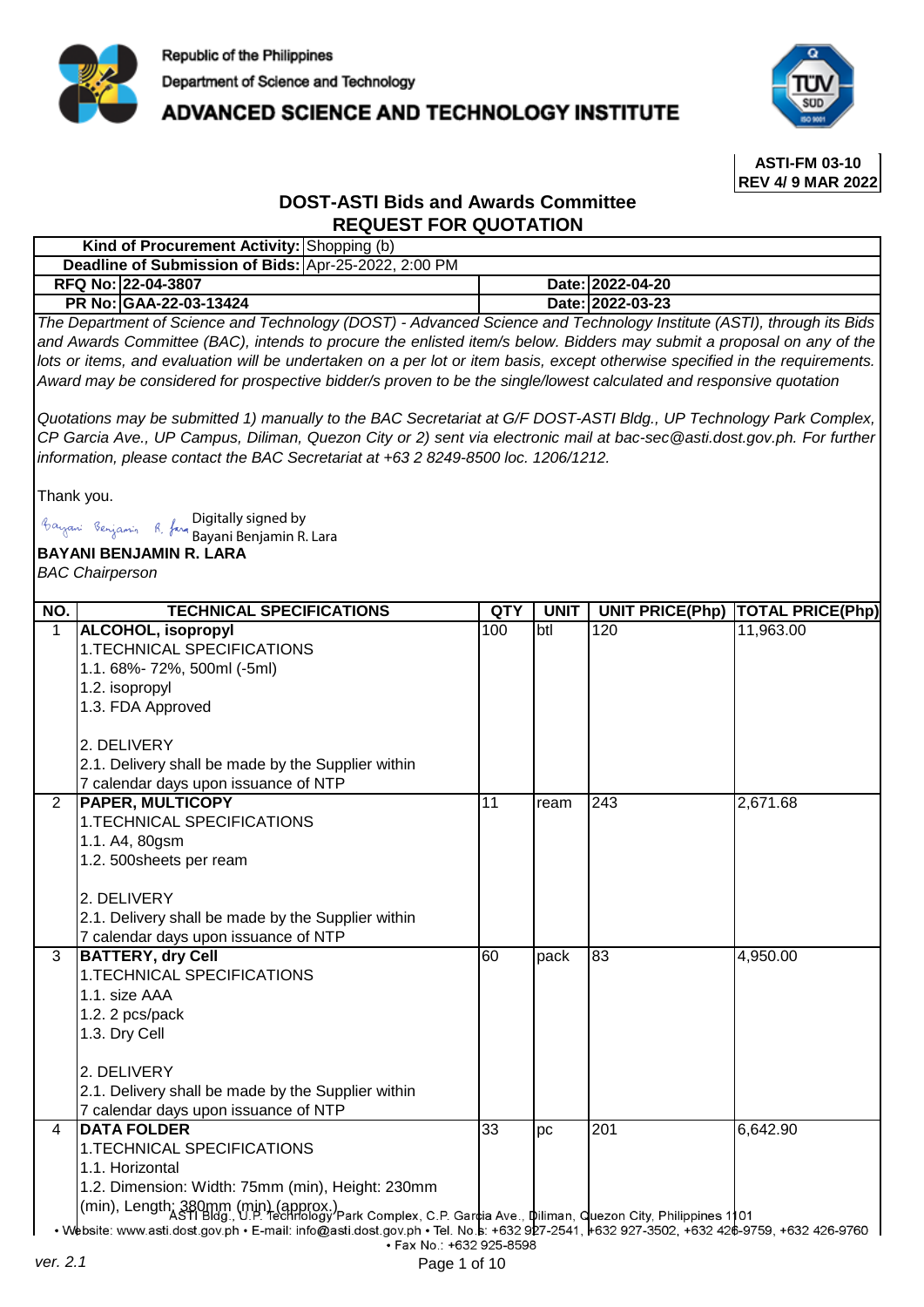|                 | 2. DELIVERY                                            |              |      |                 |          |
|-----------------|--------------------------------------------------------|--------------|------|-----------------|----------|
|                 | 2.1. Delivery shall be made by the Supplier within     |              |      |                 |          |
|                 | 7 calendar days upon issuance of NTP                   |              |      |                 |          |
| 5               | <b>SIGN PEN</b>                                        | 95           | pc   | 52              | 4,974.20 |
|                 | 1.TECHNICAL SPECIFICATIONS                             |              |      |                 |          |
|                 | 1.1. Blue, .5mm, need type                             |              |      |                 |          |
|                 | 1.2. Type: Liquid or Gel                               |              |      |                 |          |
|                 |                                                        |              |      |                 |          |
|                 | 2. DELIVERY                                            |              |      |                 |          |
|                 | 2.1. Delivery shall be made by the Supplier within     |              |      |                 |          |
|                 | 7 calendar days upon issuance of NTP                   |              |      |                 |          |
| 6               | <b>FILE TAB DIVIDER</b>                                | 4            | set  | 48              | 191.84   |
|                 | 1.TECHNICAL SPECIFICATIONS                             |              |      |                 |          |
|                 | 1.1.5 colors/set                                       |              |      |                 |          |
|                 | 1.2. Size: A4                                          |              |      |                 |          |
|                 |                                                        |              |      |                 |          |
|                 | 2. DELIVERY                                            |              |      |                 |          |
|                 | 2.1. Delivery shall be made by the Supplier within     |              |      |                 |          |
|                 | 7 calendar days upon issuance of NTP                   |              |      |                 |          |
| $\overline{7}$  | <b>FILE TAB DIVIDER</b>                                | 3            | set  | 51              | 154.44   |
|                 | 1. TECHNICAL SPECIFICATIONS                            |              |      |                 |          |
|                 | 1.1.5 colors/set                                       |              |      |                 |          |
|                 | 1.2. Size: Legal                                       |              |      |                 |          |
|                 |                                                        |              |      |                 |          |
|                 | 2. DELIVERY                                            |              |      |                 |          |
|                 | 2.1. Delivery shall be made by the Supplier within     |              |      |                 |          |
|                 | 7 calendar days upon issuance of NTP                   |              |      |                 |          |
| 8               | <b>TAPE, transparent</b>                               | 3            | roll | $\overline{60}$ | 179.04   |
|                 | 1.TECHNICAL SPECIFICATIONS                             |              |      |                 |          |
|                 | 1.1. Usable length: 50 meters (min)<br>1.2. Size: 48mm |              |      |                 |          |
|                 |                                                        |              |      |                 |          |
|                 | 2. DELIVERY                                            |              |      |                 |          |
|                 | 2.1. Delivery shall be made by the Supplier within     |              |      |                 |          |
|                 | 7 calendar days upon issuance of NTP                   |              |      |                 |          |
| 9               | <b>TAPE, packaging</b>                                 | 7            | roll | 65              | 456.26   |
|                 | 1.TECHNICAL SPECIFICATIONS                             |              |      |                 |          |
|                 | 1.1. Usable length: 50 meters (min)                    |              |      |                 |          |
|                 | 1.2. Size: 48mm                                        |              |      |                 |          |
|                 | 1.3. Color: Tan                                        |              |      |                 |          |
|                 |                                                        |              |      |                 |          |
|                 | 2. DELIVERY                                            |              |      |                 |          |
|                 | 2.1. Delivery shall be made by the Supplier within     |              |      |                 |          |
|                 | 7 calendar days upon issuance of NTP                   |              |      |                 |          |
| 10              | <b>BATTERY</b>                                         | 68           | pack | 70              | 4,787.20 |
|                 | 1.TECHNICAL SPECIFICATIONS                             |              |      |                 |          |
|                 | 1.1. size AA                                           |              |      |                 |          |
|                 | 1.2. 2 pcs/pack                                        |              |      |                 |          |
|                 | 1.3. Dry Cell                                          |              |      |                 |          |
|                 |                                                        |              |      |                 |          |
|                 | 2. DELIVERY                                            |              |      |                 |          |
|                 | 2.1. Delivery shall be made by the Supplier within     |              |      |                 |          |
|                 | 7 calendar days upon issuance of NTP                   |              |      |                 |          |
| 11              | <b>MARKER</b>                                          | 50           | pc   | 34              | 1,721.50 |
|                 | 1.TECHNICAL SPECIFICATIONS                             |              |      |                 |          |
|                 | 1.1. permanent, blue                                   |              |      |                 |          |
|                 | 1.2. bullet type                                       |              |      |                 |          |
|                 |                                                        |              |      |                 |          |
|                 | 2. DELIVERY                                            |              |      |                 |          |
|                 | 2.1. Delivery shall be made by the Supplier within     |              |      |                 |          |
|                 | 7 calendar days upon issuance of NTP                   |              |      |                 |          |
| 12 <sup>2</sup> | <b>MARKER</b>                                          | 50           | pc   | 34              | 1,721.50 |
|                 | 1.TECHNICAL SPECIFICATIONS                             |              |      |                 |          |
|                 | 1.1. permanent, red                                    |              |      |                 |          |
| ver. 2.1        |                                                        | Page 2 of 10 |      |                 |          |
|                 |                                                        |              |      |                 |          |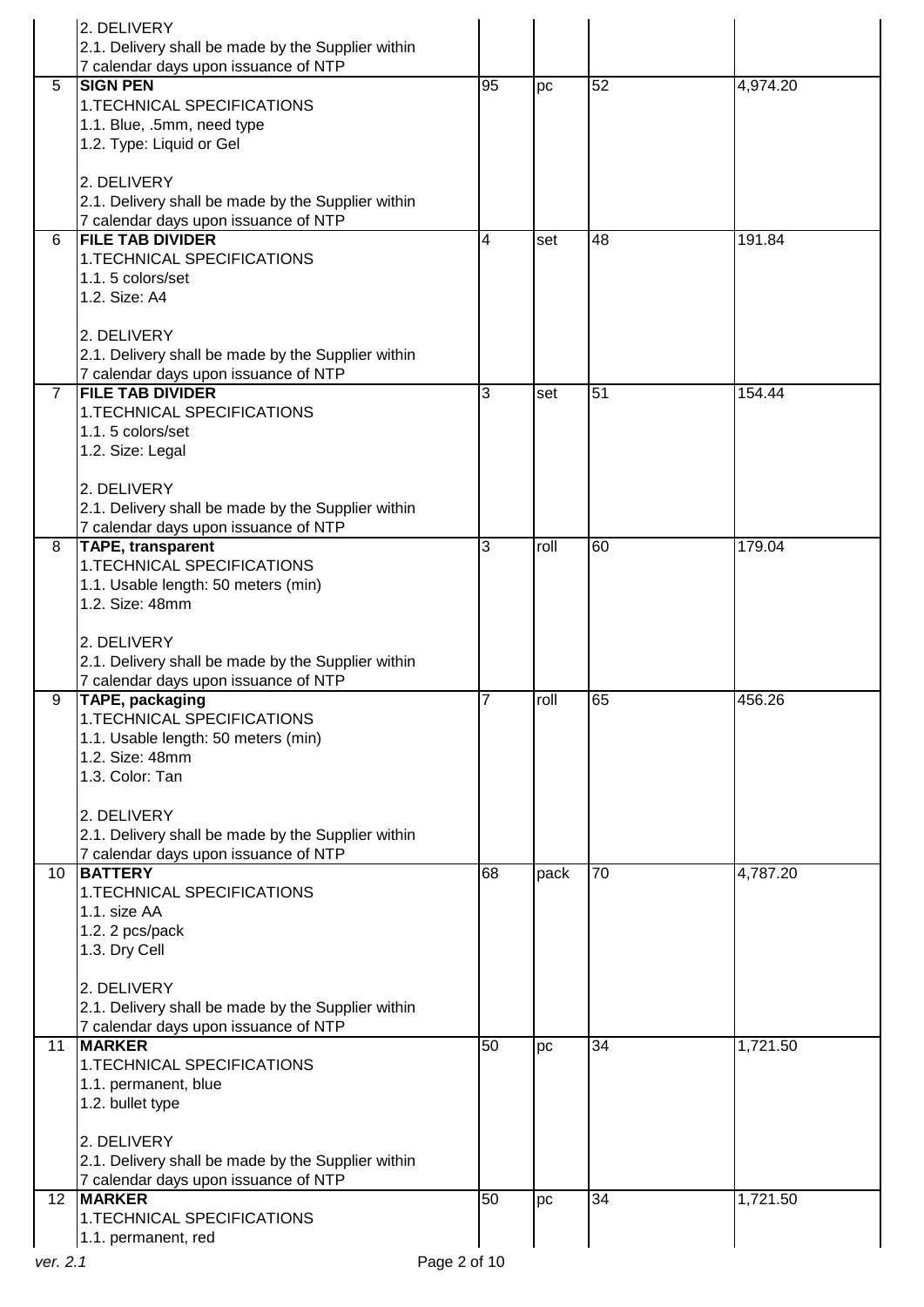|    | 1.2. bullet type                                                               |                 |      |       |           |
|----|--------------------------------------------------------------------------------|-----------------|------|-------|-----------|
|    |                                                                                |                 |      |       |           |
|    | 2. DELIVERY<br>2.1. Delivery shall be made by the Supplier within              |                 |      |       |           |
|    | 7 calendar days upon issuance of NTP                                           |                 |      |       |           |
| 13 | <b>DISINFECTANT SPRAY</b>                                                      | $\overline{40}$ | can  | 600   | 23,980.00 |
|    | 1.TECHNICAL SPECIFICATIONS                                                     |                 |      |       |           |
|    | 1.1. aerosol type                                                              |                 |      |       |           |
|    | 1.2. Net content per can: 400g min                                             |                 |      |       |           |
|    | 1.3. 3-in-1 action: Kills 99.9% of germs and                                   |                 |      |       |           |
|    | viruses                                                                        |                 |      |       |           |
|    | 1.4. Eliminates tough odor                                                     |                 |      |       |           |
|    | 1.5. Instantly freshens air<br>1.6. Provides a fresh, citrusy and lively scent |                 |      |       |           |
|    | that refreshes the mind                                                        |                 |      |       |           |
|    |                                                                                |                 |      |       |           |
|    | 2. DELIVERY                                                                    |                 |      |       |           |
|    | 2.1. Delivery shall be made by the Supplier within                             |                 |      |       |           |
|    | 7 calendar days upon issuance of NTP                                           |                 |      |       |           |
| 14 | <b>ALCOHOL</b>                                                                 | 89              | btl  | 122   | 10,891.82 |
|    | 1.TECHNICAL SPECIFICATIONS                                                     |                 |      |       |           |
|    | 1.1.68%-72%, 500ml (-5ml)                                                      |                 |      |       |           |
|    | 1.2. Ethyl                                                                     |                 |      |       |           |
|    | 1.3. FDA Approved                                                              |                 |      |       |           |
|    | 2. DELIVERY                                                                    |                 |      |       |           |
|    | 2.1. Delivery shall be made by the Supplier within                             |                 |      |       |           |
|    | 7 calendar days upon issuance of NTP                                           |                 |      |       |           |
| 15 | <b>TAPE DISPENSER</b>                                                          | 2               | рc   | 168   | 335.5     |
|    | 1.TECHNICAL SPECIFICATIONS                                                     |                 |      |       |           |
|    | 1.1. heavy duty, table top                                                     |                 |      |       |           |
|    | 1.2. body made of rigid plastic, smooth finish:                                |                 |      |       |           |
|    | weighted                                                                       |                 |      |       |           |
|    | 1.3. non-skid full rubber base                                                 |                 |      |       |           |
|    | 1.4. Net weight: 1.2kg (min)                                                   |                 |      |       |           |
|    | 2. DELIVERY                                                                    |                 |      |       |           |
|    | 2.1. Delivery shall be made by the Supplier within                             |                 |      |       |           |
|    | 7 calendar days upon issuance of NTP                                           |                 |      |       |           |
| 16 | <b>AA Rechargeable Battery</b>                                                 | 10              | pack | 297   | 2,970.00  |
|    | 1.TECHNICAL SPECIFICATIONS                                                     |                 |      |       |           |
|    | 1.1. size AA                                                                   |                 |      |       |           |
|    | 1.2. 2 pcs/pack                                                                |                 |      |       |           |
|    | 1.3.1.2V                                                                       |                 |      |       |           |
|    | 2. DELIVERY                                                                    |                 |      |       |           |
|    | 2.1. Delivery shall be made by the Supplier within                             |                 |      |       |           |
|    | 7 calendar days upon issuance of NTP                                           |                 |      |       |           |
| 17 | 3-Hole Puncher                                                                 | 1               | pc   | 1,324 | 1,324.40  |
|    | 1. TECHNICAL SPECIFICATIONS                                                    |                 |      |       |           |
|    | 1.1. Can punch 10 sheets of paper at the same time                             |                 |      |       |           |
|    | 1.2. Punch hole: 7mm (108mm interval each hole)                                |                 |      |       |           |
|    | 1.3. Adjustable                                                                |                 |      |       |           |
|    | 2. DELIVERY                                                                    |                 |      |       |           |
|    | 2.1. Delivery shall be made by the Supplier within                             |                 |      |       |           |
|    | 7 calendar days upon issuance of NTP                                           |                 |      |       |           |
| 18 | <b>KN95 MASK</b>                                                               | 10              | box  | 253   | 2,530.00  |
|    | 1. TECHNICAL SPECIFICATIONS                                                    |                 |      |       |           |
|    | 1.1. Color: White                                                              |                 |      |       |           |
|    | 1.2. Size: 10.5x14.5 cm (approx.)                                              |                 |      |       |           |
|    | 1.3. Structure: 4-ply                                                          |                 |      |       |           |
|    | 1.4. FDA Approved                                                              |                 |      |       |           |
|    | 1.5. Material: PP Nonwoven + Melt blown filter +                               |                 |      |       |           |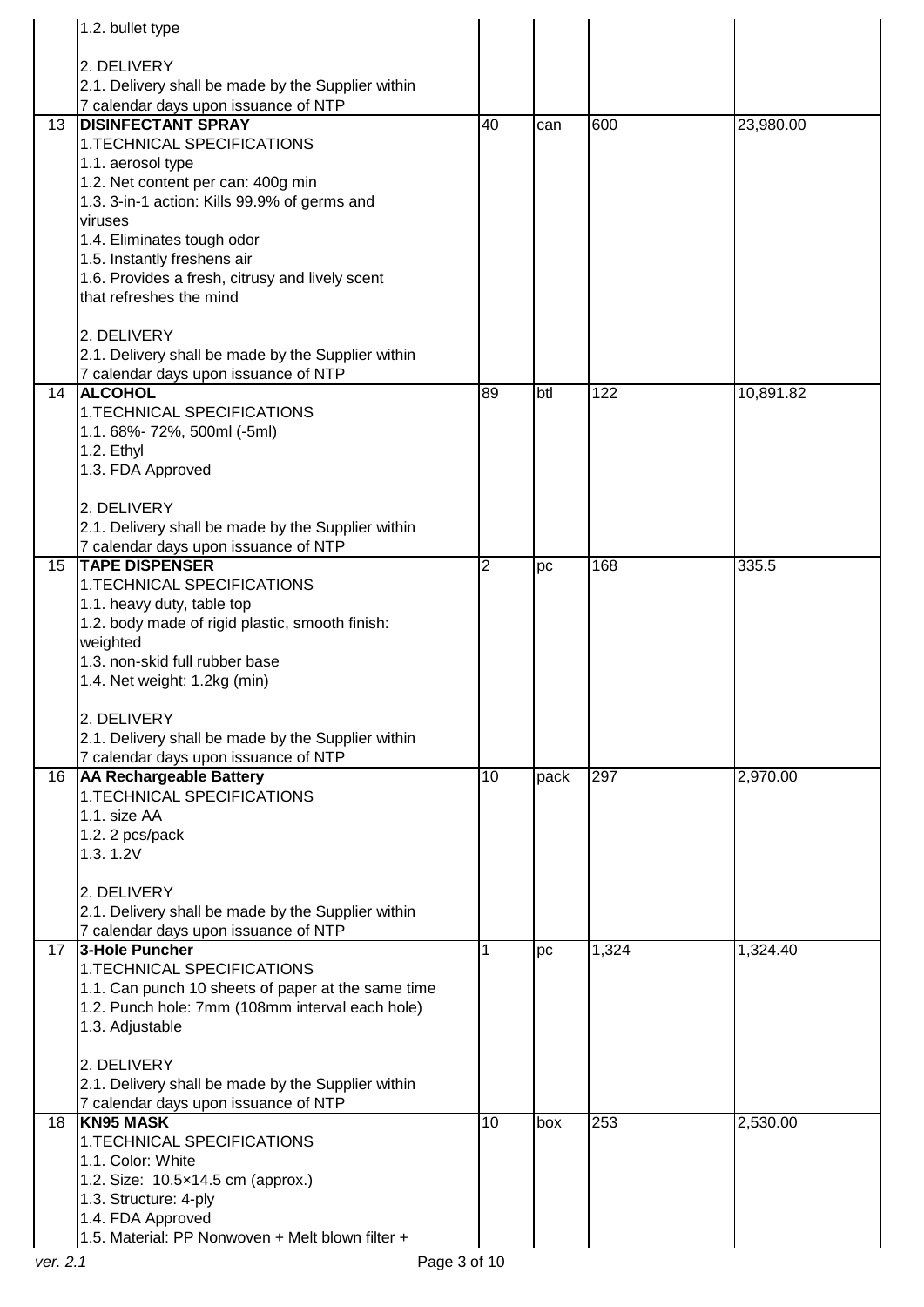|    | hot air Nonwoven                                                                           |                 |      |       |           |
|----|--------------------------------------------------------------------------------------------|-----------------|------|-------|-----------|
|    | 1.6. 10pcs per box                                                                         |                 |      |       |           |
|    | 2. DELIVERY                                                                                |                 |      |       |           |
|    | 2.1. Delivery shall be made by the Supplier within                                         |                 |      |       |           |
|    | 7 calendar days upon issuance of NTP                                                       |                 |      |       |           |
| 19 | <b>Nitrile Gloves</b><br>1.TECHNICAL SPECIFICATIONS                                        | $\overline{13}$ | box  | 798   | 10,367.50 |
|    | 1.1. Glove Material: Nitrile                                                               |                 |      |       |           |
|    | 1.2. Color: Blue                                                                           |                 |      |       |           |
|    | 1.3. Glove Type: Chemical Resistant, Medical                                               |                 |      |       |           |
|    | 1.4. FDA Approved                                                                          |                 |      |       |           |
|    | 1.5. Powdered: Powder-Free<br>1.6. Number of Gloves: 100pcs or 50 pairs per box            |                 |      |       |           |
|    | 1.7. Food safe: YES                                                                        |                 |      |       |           |
|    | 1.8. Size: Medium                                                                          |                 |      |       |           |
|    | 2. DELIVERY                                                                                |                 |      |       |           |
|    | 2.1. Delivery shall be made by the Supplier within                                         |                 |      |       |           |
|    | 7 calendar days upon issuance of NTP                                                       |                 |      |       |           |
| 20 | 2TB Harddisk Drive, Blue                                                                   | $\overline{2}$  | pc   | 6,134 | 12,268.66 |
|    | 1. TECHNICAL SPECIFICATIONS                                                                |                 |      |       |           |
|    | 1.1. Capacity: 2TB<br>1.2. Interface: USB 3.0                                              |                 |      |       |           |
|    | 1.3. Backup: Auto and Cloud backup                                                         |                 |      |       |           |
|    | 1.4. Quick file transfer with USB 3.0 connectivity                                         |                 |      |       |           |
|    | 1.5. USB powered - no power supply necessary                                               |                 |      |       |           |
|    | 1.6. Create easy customized backup plans with<br>included Dashboard software               |                 |      |       |           |
|    | 1.7. System Requirements: Windows 10, Windows 8,                                           |                 |      |       |           |
|    | Windows 7, Windows Vista, Windows XP or Mac OS X                                           |                 |      |       |           |
|    | 10.6                                                                                       |                 |      |       |           |
|    | 2. Inclusions:<br>2.1. 18-inch (45.72cm) USB 3.0 cable                                     |                 |      |       |           |
|    | 2.2. Quick start guide                                                                     |                 |      |       |           |
|    |                                                                                            |                 |      |       |           |
|    | 3. DELIVERY                                                                                |                 |      |       |           |
|    | 3.1. Delivery shall be made by the Supplier within<br>7 calendar days upon issuance of NTP |                 |      |       |           |
| 21 | <b>Tissue</b>                                                                              | 70              | pack | 87    | 6,121.50  |
|    | 1. TECHNICAL SPECIFICATIONS                                                                |                 |      |       |           |
|    | 1.1. Interfolded paper Towel                                                               |                 |      |       |           |
|    | 1.2. 75 pulls (min)                                                                        |                 |      |       |           |
|    | 1.3. 1-ply<br>1.4. maximum absorbency & enhanced softness                                  |                 |      |       |           |
|    | 1.5. soft & strong                                                                         |                 |      |       |           |
|    | 1.6. hygienic and chlorine free                                                            |                 |      |       |           |
|    | 2. DELIVERY                                                                                |                 |      |       |           |
|    | 2.1. Delivery shall be made by the Supplier within                                         |                 |      |       |           |
|    | 7 calendar days upon issuance of NTP                                                       |                 |      |       |           |
| 22 | <b>Fluorescent Lamp</b>                                                                    | 50              | pc   | 292   | 14,575.00 |
|    | 1. TECHNICAL SPECIFICATIONS<br>1.1. General information                                    |                 |      |       |           |
|    | 1.1.2. Cap-Base: G5 [ G5]                                                                  |                 |      |       |           |
|    | 1.1.3. Life to 50% Failures Preheat (Nom): 20000 h                                         |                 |      |       |           |
|    | 1.1.4. LSF Preheat 2000 h Rated: 98 %                                                      |                 |      |       |           |
|    | 1.1.5. LSF Preheat 4000 h Rated: 97 %<br>1.1.6LSF Preheat 6000 h Rated: 95 %               |                 |      |       |           |
|    | 1.1.7. LSF Preheat 8000 h Rated: 93 %                                                      |                 |      |       |           |
|    | 1.1.8. LSF Preheat 16000 h Rated: 70 %                                                     |                 |      |       |           |
|    | 1.1.9. LSF Preheat 20000 h Rated: 50 %                                                     |                 |      |       |           |
|    | 1.2. Light technical                                                                       |                 |      |       |           |
|    | 1.2.1. Color Code: 865 [ CCT of 6500K]                                                     |                 |      |       |           |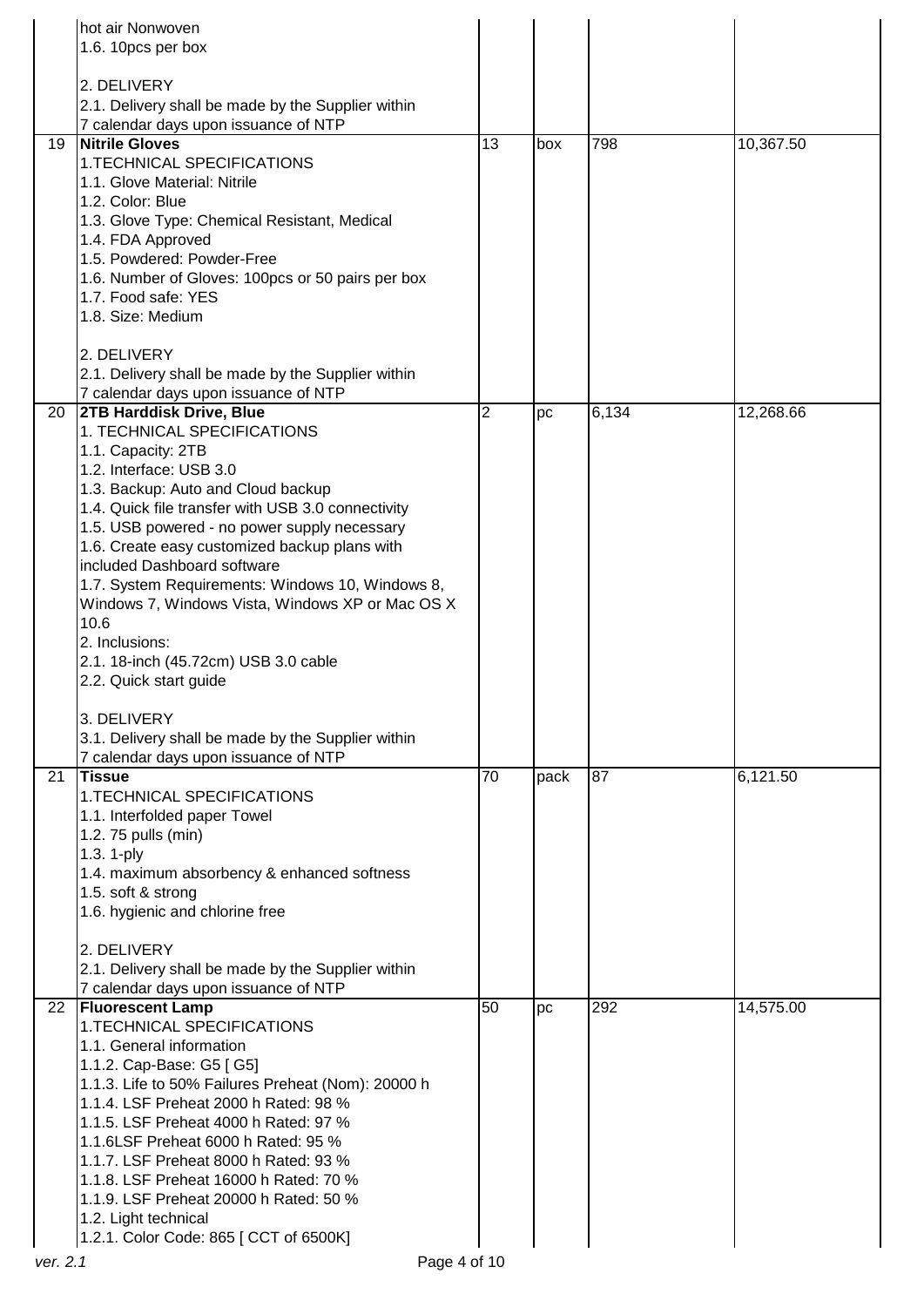|    | 1.2.2. Luminous Flux (Nom): 2700 lm                |    |    |     |           |
|----|----------------------------------------------------|----|----|-----|-----------|
|    | 1.2.3. Luminous Flux (Rated) (Nom): 2600 lm        |    |    |     |           |
|    | 1.2.4. Color Designation: Cool Daylight            |    |    |     |           |
|    | 1.2.5. Luminous Etacy (@ Max Lumen, Rated)         |    |    |     |           |
|    | (Nom): 97 Im/W                                     |    |    |     |           |
|    | 1.2.6. Correlated Color Temperature (Nom): 6500 K  |    |    |     |           |
|    | 1.2.7. Luminous Ecacy (rated) (Nom): 94 Im/W       |    |    |     |           |
|    | 1.2.8. Color Rendering Index (Max): 85             |    |    |     |           |
|    | 1.2.9. Color Rendering Index (Min): 80             |    |    |     |           |
|    | 1.2.10. Color Rendering Index (Nom): 82            |    |    |     |           |
|    | 1.2.11. LLMF 2000 h Rated: 94 %                    |    |    |     |           |
|    | 1.2.12. LLMF 4000 h Rated: 92 %                    |    |    |     |           |
|    |                                                    |    |    |     |           |
|    | 1.2.13. LLMF 6000 h Rated: 91 %                    |    |    |     |           |
|    | 1.2.14. LLMF 8000 h Rated: 90 %                    |    |    |     |           |
|    | 1.2.15. LLMF 12000 h Rated: 88 %                   |    |    |     |           |
|    | 1.2.16. LLMF 16000 h Rated: 87 %                   |    |    |     |           |
|    | 1.2.17. LLMF 20000 h Rated: 86 %                   |    |    |     |           |
|    | 1.3. Operating and electrical                      |    |    |     |           |
|    | 1.3.1. Power (Rated) (Nom): 27.8 W                 |    |    |     |           |
|    | 1.3.2. Lamp Current (Nom): 0.170 A                 |    |    |     |           |
|    | 1.4. Temperature                                   |    |    |     |           |
|    | 1.4.1. Design Temperature (Nom): 30 °C             |    |    |     |           |
|    | 1.5. Controls and dimming                          |    |    |     |           |
|    | 1.5.1. Dimmable: No                                |    |    |     |           |
|    | 1.6. Mechanical and housing                        |    |    |     |           |
|    | 1.6.1. Bulb Shape: T5 [ 16 mm (T5)] 1.7. Approval  |    |    |     |           |
|    | and application                                    |    |    |     |           |
|    | 1.7.1 Mercury (Hg) Content (Nom): 2.0 mg           |    |    |     |           |
|    | 1.7.2. Energy Consumption kWh/1000 h: 31 kWh       |    |    |     |           |
|    |                                                    |    |    |     |           |
|    | 2. DELIVERY                                        |    |    |     |           |
|    | 2.1. Delivery shall be made by the Supplier within |    |    |     |           |
|    |                                                    |    |    |     |           |
|    | 7 calendar days upon issuance of NTP               |    |    |     |           |
| 23 | <b>LED Light Bulb</b>                              | 50 | pc | 204 | 10,175.00 |
|    | <b>1.TECHNICAL SPECIFICATIONS</b>                  |    |    |     |           |
|    | 1.1. Characteristics                               |    |    |     |           |
|    | 1.1.1. Dimmable: No                                |    |    |     |           |
|    | 1.1.2. Intended use: Indoor                        |    |    |     |           |
|    |                                                    |    |    |     |           |
|    | 1.1.3. Lamp shape: Non directional bulb            |    |    |     |           |
|    | 1.1.4. Socket: E27                                 |    |    |     |           |
|    | 1.1.5. Technology: LED                             |    |    |     |           |
|    | 1.1.6. Type of glass: Frosted                      |    |    |     |           |
|    | 1.2. Light characteristics                         |    |    |     |           |
|    | 1.2.1. Beam angle: 200 degree(s)                   |    |    |     |           |
|    | 1.2.2. Color consistency: 6SDCM                    |    |    |     |           |
|    | 1.2.3. Color rendering index (CRI): 90             |    |    |     |           |
|    | 1.2.4. Color temperature: 6500 K                   |    |    |     |           |
|    | 1.2.5. Light Color Category: Cool Daylight         |    |    |     |           |
|    | 1.2.6. Nominal luminous flux: 1020 lumen           |    |    |     |           |
|    | 1.2.7. Starting time: $<$ 0.5 s                    |    |    |     |           |
|    | 1.2.8. Warm-up time to 60% light: Instant full     |    |    |     |           |
|    | light                                              |    |    |     |           |
|    | 1.2.9. Color Code: 965   CCT of 6500K              |    |    |     |           |
|    | 1.3. Power consumption                             |    |    |     |           |
|    | 1.3.1. Power factor: 0.5                           |    |    |     |           |
|    | 1.3.2. Voltage: 220-240 V                          |    |    |     |           |
|    | 1.3.3. Wattage: 10 W                               |    |    |     |           |
|    | 1.3.4. Wattage equivalent: 83 W                    |    |    |     |           |
|    | 1.4. Rated values                                  |    |    |     |           |
|    | 1.4.1. Rated beam angle: 200 degree(s)             |    |    |     |           |
|    | 1.4.2. Rated lifetime: 15,000 hour(s)              |    |    |     |           |
|    | 1.4.3. Rated luminous flux: 1020 lumen             |    |    |     |           |
|    | 1.4.4. Rated power: 10 W<br>1.5. Bulb dimensions   |    |    |     |           |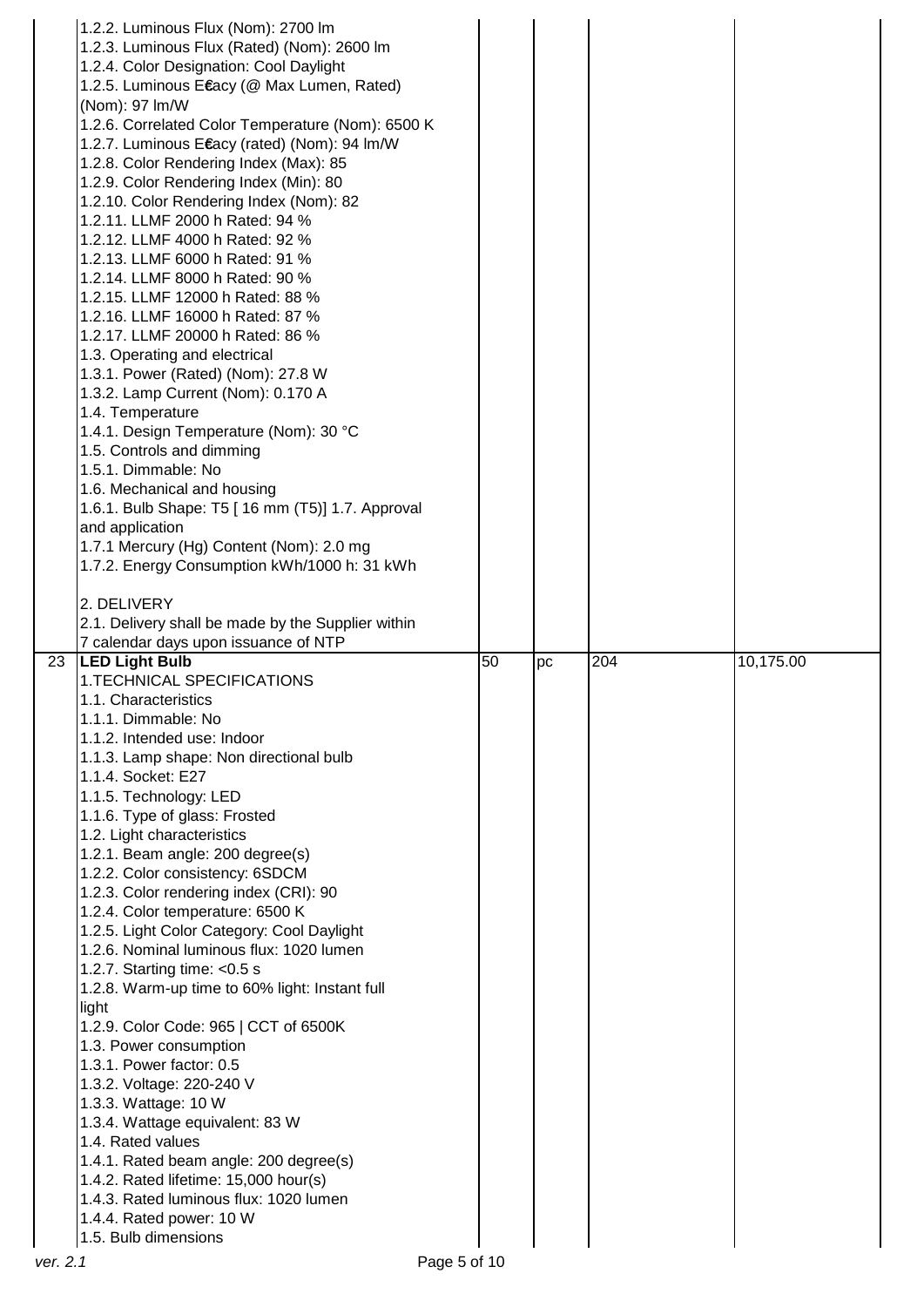|                 | 1.5.1. Height: 11 cm (approx.)                                                          |   |    |     |       |
|-----------------|-----------------------------------------------------------------------------------------|---|----|-----|-------|
|                 | 1.5.2. Weight: 0.04 kg (approx.)                                                        |   |    |     |       |
|                 | 1.5.3. Width: 6 cm (approx.)                                                            |   |    |     |       |
|                 | 1.6. Durability                                                                         |   |    |     |       |
|                 | 1.6.1. Average life (at 2.7 hrs/day): 15 year(s)                                        |   |    |     |       |
|                 | 1.6.2. Lumen maintenance factor: 70%                                                    |   |    |     |       |
|                 | 1.6.3. Nominal lifetime: 15,000 hour(s)                                                 |   |    |     |       |
|                 | 1.6.4. Number of switch cycles: 50,000                                                  |   |    |     |       |
|                 | 1.7. Miscellaneous                                                                      |   |    |     |       |
|                 |                                                                                         |   |    |     |       |
|                 | 1.7.1. EyeComfort: Yes                                                                  |   |    |     |       |
|                 | 1.8. Other characteristics                                                              |   |    |     |       |
|                 | 1.8.1. Lamp current: 85 mA                                                              |   |    |     |       |
|                 | 1.8.2. Efficacy: 102 Im/W                                                               |   |    |     |       |
|                 | 1.9. Product dimensions & weight                                                        |   |    |     |       |
|                 | 1.9.1. Length: 11 cm (approx.)                                                          |   |    |     |       |
|                 | 1.10. Technical specifications                                                          |   |    |     |       |
|                 | 1.10.1. Frequency: 50-60 Hz                                                             |   |    |     |       |
|                 | 1.11. Packaging dimensions and weight                                                   |   |    |     |       |
|                 | 1.11.1. Net weight: 0.070 kg (approx.)                                                  |   |    |     |       |
|                 | 1.11.2. Gross weight: 0.095 kg (approx.)                                                |   |    |     |       |
|                 | 1.11.3. Height: 10.800 cm (approx.)                                                     |   |    |     |       |
|                 | 1.11.4. Length: 6.200 cm (approx.)                                                      |   |    |     |       |
|                 | 1.11.5. Width: 10.000 cm (approx.)                                                      |   |    |     |       |
|                 |                                                                                         |   |    |     |       |
|                 | 2. DELIVERY                                                                             |   |    |     |       |
|                 | 2.1. Delivery shall be made by the Supplier within                                      |   |    |     |       |
|                 | 7 calendar days upon issuance of NTP                                                    |   |    |     |       |
| $\overline{24}$ | <b>LED Light Bulb</b>                                                                   | 3 | pc | 270 | 808.5 |
|                 | 1.TECHNICAL SPECIFICATIONS                                                              |   |    |     |       |
|                 | 1.1. Characteristics                                                                    |   |    |     |       |
|                 | 1.1.1. Dimmable: No                                                                     |   |    |     |       |
|                 | 1.1.2. Intended use: Indoor                                                             |   |    |     |       |
|                 |                                                                                         |   |    |     |       |
|                 |                                                                                         |   |    |     |       |
|                 | 1.1.3. Lamp shape: Non directional bulb                                                 |   |    |     |       |
|                 | 1.1.4. Socket: E27                                                                      |   |    |     |       |
|                 | 1.1.5. Technology: LED                                                                  |   |    |     |       |
|                 | 1.1.6. Type of glass: Frosted                                                           |   |    |     |       |
|                 | 1.2. Light characteristics                                                              |   |    |     |       |
|                 | 1.2.1. Beam angle: 200 degree(s)                                                        |   |    |     |       |
|                 | 1.2.2. Color consistency: 6SDCM                                                         |   |    |     |       |
|                 | 1.2.3. Color rendering index (CRI): 90                                                  |   |    |     |       |
|                 | 1.2.4. Color temperature: 6500 K                                                        |   |    |     |       |
|                 | 1.2.5. Light Color Category: Cool Daylight                                              |   |    |     |       |
|                 | 1.2.6. Nominal luminous flux: 1020 lumen                                                |   |    |     |       |
|                 | 1.2.7. Starting time: $<$ 0.5 s                                                         |   |    |     |       |
|                 | 1.2.8. Warm-up time to 60% light: Instant full                                          |   |    |     |       |
|                 | light                                                                                   |   |    |     |       |
|                 |                                                                                         |   |    |     |       |
|                 | 1.2.9. Color Code: 965   CCT of 6500K                                                   |   |    |     |       |
|                 | 1.3. Power consumption                                                                  |   |    |     |       |
|                 | 1.3.1. Power factor: 0.5                                                                |   |    |     |       |
|                 | 1.3.2. Voltage: 220-240 V                                                               |   |    |     |       |
|                 | 1.3.3. Wattage: 10 W                                                                    |   |    |     |       |
|                 | 1.3.4. Wattage equivalent: 83 W                                                         |   |    |     |       |
|                 | 1.4. Rated values                                                                       |   |    |     |       |
|                 | 1.4.1. Rated beam angle: 200 degree(s)                                                  |   |    |     |       |
|                 | 1.4.2. Rated lifetime: 15,000 hour(s)                                                   |   |    |     |       |
|                 | 1.4.3. Rated luminous flux: 1020 lumen                                                  |   |    |     |       |
|                 | 1.4.4. Rated power: 10 W                                                                |   |    |     |       |
|                 | 1.5. Bulb dimensions                                                                    |   |    |     |       |
|                 | 1.5.1. Height: 11 cm (approx.)                                                          |   |    |     |       |
|                 | 1.5.2. Weight: 0.04 kg (approx.)                                                        |   |    |     |       |
|                 | 1.5.3. Width: 6 cm (approx.)                                                            |   |    |     |       |
|                 | 1.6. Durability                                                                         |   |    |     |       |
|                 | 1.6.1. Average life (at 2.7 hrs/day):15 year(s)<br>1.6.2. Lumen maintenance factor: 70% |   |    |     |       |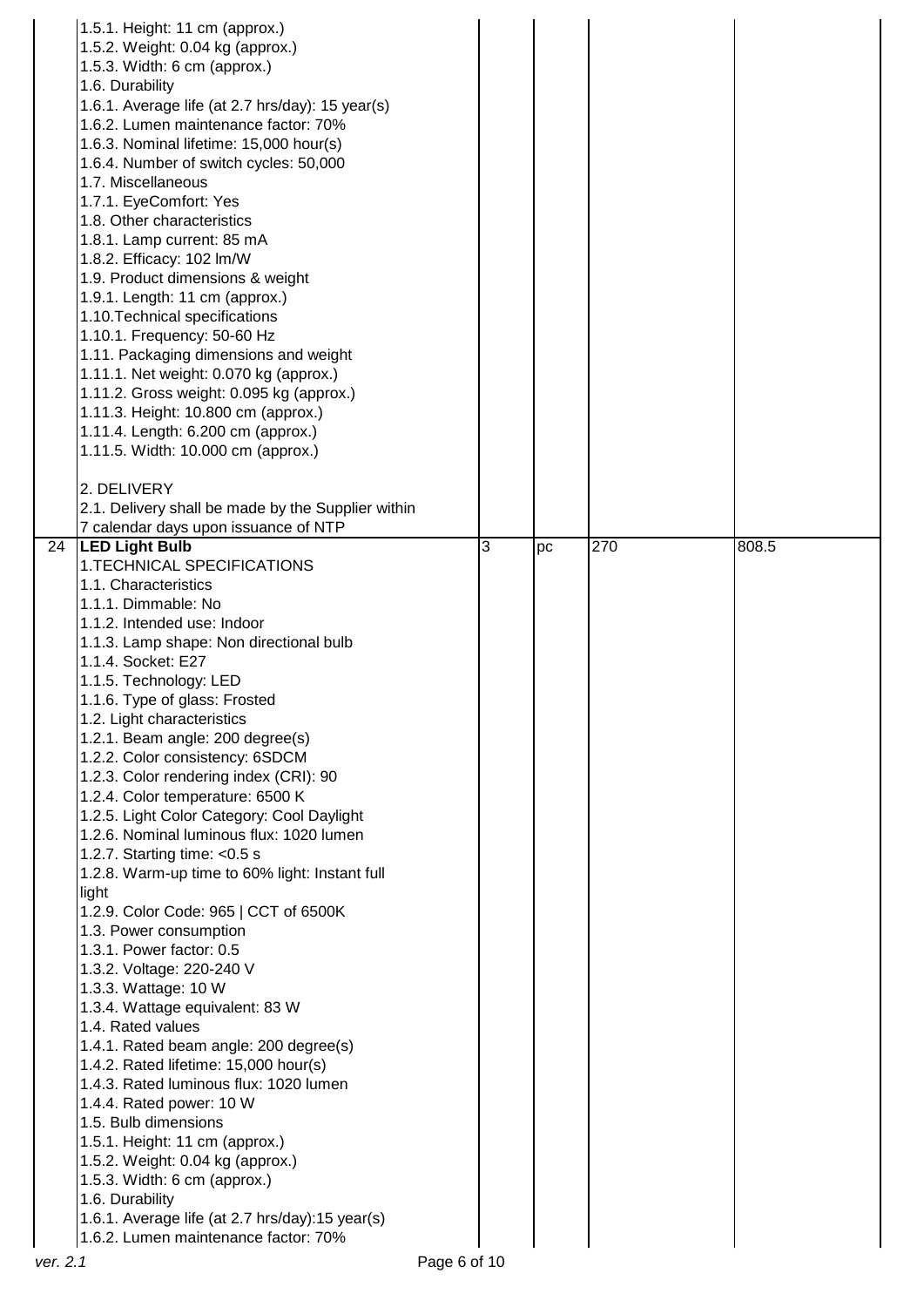|          | 1.6.3. Nominal lifetime: 15,000 hour(s)                                         |    |      |       |          |
|----------|---------------------------------------------------------------------------------|----|------|-------|----------|
|          | 1.6.4. Number of switch cycles: 50,000<br>1.7. Miscellaneous                    |    |      |       |          |
|          | 1.7.1. EyeComfort: Yes                                                          |    |      |       |          |
|          | 1.8. Other characteristics                                                      |    |      |       |          |
|          | 1.8.1. Lamp current: 85 mA                                                      |    |      |       |          |
|          | 1.8.2. Efficacy: 102 Im/W                                                       |    |      |       |          |
|          | 1.9. Product dimensions & weight                                                |    |      |       |          |
|          | 1.9.1. Length: 11 cm (approx.)                                                  |    |      |       |          |
|          | 1.10. Technical specifications                                                  |    |      |       |          |
|          | 1.10.1. Frequency: 50-60 Hz                                                     |    |      |       |          |
|          | 1.11. Packaging dimensions and weight                                           |    |      |       |          |
|          | 1.11.1. Net weight: 0.070 kg (approx.)                                          |    |      |       |          |
|          | 1.11.2. Gross weight: 0.095 kg (approx.)<br>1.11.3. Height: 10.800 cm (approx.) |    |      |       |          |
|          | 1.11.4. Length: 6.200 cm (approx.)                                              |    |      |       |          |
|          | 1.11.5. Width: 10.000 cm (approx.)                                              |    |      |       |          |
|          |                                                                                 |    |      |       |          |
|          | 2. DELIVERY                                                                     |    |      |       |          |
|          | 2.1. Delivery shall be made by the Supplier within                              |    |      |       |          |
|          | 7 calendar days upon issuance of NTP                                            |    |      |       |          |
| 25       | <b>Electrical Tape</b>                                                          | 10 | roll | 51    | 513.3    |
|          | 1.TECHNICAL SPECIFICATIONS                                                      |    |      |       |          |
|          | 1.1. Made of PVC                                                                |    |      |       |          |
|          | 1.2. Color: Black                                                               |    |      |       |          |
|          | 1.3. 18mm x 16mm                                                                |    |      |       |          |
|          | 2. DELIVERY                                                                     |    |      |       |          |
|          | 2.1. Delivery shall be made by the Supplier within                              |    |      |       |          |
|          | 7 calendar days upon issuance of NTP                                            |    |      |       |          |
| 26       | Disposable Latex gloves                                                         |    | box  | 682   | 682      |
|          | 1.TECHNICAL SPECIFICATIONS                                                      |    |      |       |          |
|          | 1.1. Powder-Free                                                                |    |      |       |          |
|          | 1.2. Latex-Free                                                                 |    |      |       |          |
|          | 1.3. Low Dermatitis Potential                                                   |    |      |       |          |
|          | 1.4. Number of Gloves: 100pcs or 50 pairs per box                               |    |      |       |          |
|          | 1.5. Food Safe: Yes                                                             |    |      |       |          |
|          | 1.6. FDA Approved                                                               |    |      |       |          |
|          | 1.7. Size: Large                                                                |    |      |       |          |
|          | 2. DELIVERY                                                                     |    |      |       |          |
|          | 2.1. Delivery shall be made by the Supplier within                              |    |      |       |          |
|          | 7 calendar days upon issuance of NTP                                            |    |      |       |          |
| 27       | Disposable Latex gloves                                                         |    | box  | 675   | 674.67   |
|          | 1. TECHNICAL SPECIFICATIONS                                                     |    |      |       |          |
|          | 1.1. Powder-Free                                                                |    |      |       |          |
|          | 1.2. Latex-Free                                                                 |    |      |       |          |
|          | 1.3. Low Dermatitis Potential                                                   |    |      |       |          |
|          | 1.4. Number of Gloves: 100pcs or 50 pairs per box                               |    |      |       |          |
|          | 1.5. Food Safe: Yes                                                             |    |      |       |          |
|          | 1.6. FDA Approved<br>1.7. Size: Medium                                          |    |      |       |          |
|          |                                                                                 |    |      |       |          |
|          | 2. DELIVERY                                                                     |    |      |       |          |
|          | 2.1. Delivery shall be made by the Supplier within                              |    |      |       |          |
|          | 7 calendar days upon issuance of NTP                                            |    |      |       |          |
| 28       | <b>Toner Cartridge</b>                                                          |    | cart | 5,390 | 5,390.00 |
|          | 1.TECHNICAL SPECIFICATIONS                                                      |    |      |       |          |
|          | 1.1. 215A Black                                                                 |    |      |       |          |
|          | 1.2. Compatible Printers: HP Color Laserject Pro                                |    |      |       |          |
|          | MFPM182NW                                                                       |    |      |       |          |
|          | 1.3. Print technology: Laser                                                    |    |      |       |          |
|          | 1.4. Package dimensions (W x D x H): 14.29 x 3.78                               |    |      |       |          |
| ver. 2.1 | $x$ 4.37 in (approx.)                                                           |    |      |       |          |
|          | Page 7 of 10                                                                    |    |      |       |          |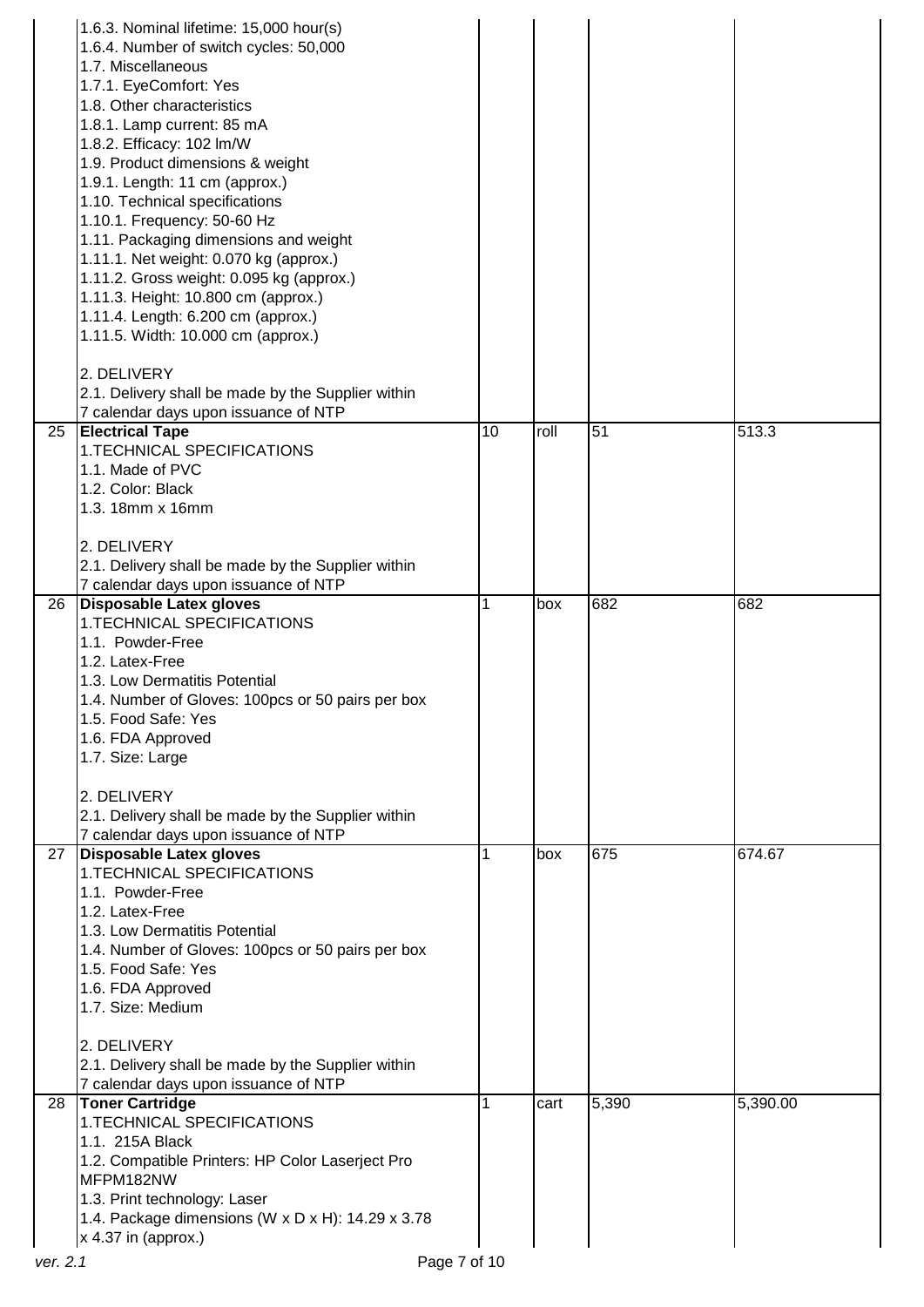|          | 1.5. Original HP toner cartridges: genuine toner<br>for your HP printer                    |   |      |       |          |  |
|----------|--------------------------------------------------------------------------------------------|---|------|-------|----------|--|
|          |                                                                                            |   |      |       |          |  |
|          | 2. DELIVERY<br>2.1. Delivery shall be made by the Supplier within                          |   |      |       |          |  |
|          | 7 calendar days upon issuance of NTP                                                       |   |      |       |          |  |
| 29       | <b>Toner Cartridge</b>                                                                     |   | cart | 5,445 | 5,445.00 |  |
|          | 1.TECHNICAL SPECIFICATIONS                                                                 |   |      |       |          |  |
|          | 1.1. 215A Cyan                                                                             |   |      |       |          |  |
|          | 1.2. Compatible Printers: HP Color Laserject Pro                                           |   |      |       |          |  |
|          | MFPM182NW                                                                                  |   |      |       |          |  |
|          | 1.3. Print technology: Laser                                                               |   |      |       |          |  |
|          | 1.4. Package dimensions (W x D x H): 14.29 x 3.78<br>$x$ 4.37 in (approx.)                 |   |      |       |          |  |
|          | 1.5. Original HP toner cartridges: genuine toner                                           |   |      |       |          |  |
|          | for your HP printer                                                                        |   |      |       |          |  |
|          | 2. DELIVERY                                                                                |   |      |       |          |  |
|          | 2.1. Delivery shall be made by the Supplier within                                         |   |      |       |          |  |
|          | 7 calendar days upon issuance of NTP                                                       |   |      |       |          |  |
| 30       | <b>Toner Cartridge</b>                                                                     | 1 | cart | 5,445 | 5,445.00 |  |
|          | 1.TECHNICAL SPECIFICATIONS                                                                 |   |      |       |          |  |
|          | 1.1. 215A Magenta<br>1.2. Compatible Printers: HP Color Laserject Pro                      |   |      |       |          |  |
|          | MFPM182NW                                                                                  |   |      |       |          |  |
|          | 1.3. Print technology: Laser                                                               |   |      |       |          |  |
|          | 1.4. Package dimensions (W x D x H): 14.29 x 3.78                                          |   |      |       |          |  |
|          | $x$ 4.37 in (approx.)                                                                      |   |      |       |          |  |
|          | 1.5. Original HP toner cartridges: genuine toner                                           |   |      |       |          |  |
|          | for your HP printer                                                                        |   |      |       |          |  |
|          | 2. DELIVERY                                                                                |   |      |       |          |  |
|          | 2.1. Delivery shall be made by the Supplier within                                         |   |      |       |          |  |
|          | 7 calendar days upon issuance of NTP                                                       |   |      |       |          |  |
| 31       | <b>Toner Cartridge</b>                                                                     | 1 | cart | 5,445 | 5,445.00 |  |
|          | 1.TECHNICAL SPECIFICATIONS                                                                 |   |      |       |          |  |
|          | 1.1. 215A Yellow<br>1.2. Compatible Printers: HP Color Laserject Pro                       |   |      |       |          |  |
|          | MFPM182NW                                                                                  |   |      |       |          |  |
|          | 1.3. Print technology: Laser                                                               |   |      |       |          |  |
|          | 1.4. Package dimensions (W x D x H): 14.29 x 3.78                                          |   |      |       |          |  |
|          | $x$ 4.37 in (approx.)                                                                      |   |      |       |          |  |
|          | 1.5. Original HP toner cartridges: genuine toner                                           |   |      |       |          |  |
|          | for your HP printer                                                                        |   |      |       |          |  |
|          | 2. DELIVERY                                                                                |   |      |       |          |  |
|          | 2.1. Delivery shall be made by the Supplier within                                         |   |      |       |          |  |
|          | 7 calendar days upon issuance of NTP                                                       |   |      |       |          |  |
| 32       | 001 Ink Black                                                                              | 6 | pc   | 815   | 4,892.28 |  |
|          | 1.TECHNICAL SPECIFICATIONS                                                                 |   |      |       |          |  |
|          | 1.1. Color: Black                                                                          |   |      |       |          |  |
|          | 1.2. Compatible Printers: EPSON L6190<br>1.3. Size: 135ml                                  |   |      |       |          |  |
|          | 1.4. Original Ink: genuine ink for your EPSON                                              |   |      |       |          |  |
|          | Printer                                                                                    |   |      |       |          |  |
|          |                                                                                            |   |      |       |          |  |
|          | 2. DELIVERY                                                                                |   |      |       |          |  |
|          | 2.1. Delivery shall be made by the Supplier within<br>7 calendar days upon issuance of NTP |   |      |       |          |  |
| 33       | 001 Ink Yellow                                                                             | 5 | pc   | 747   | 3,733.15 |  |
|          | 1.TECHNICAL SPECIFICATIONS                                                                 |   |      |       |          |  |
|          | 1.1. Color: Yellow                                                                         |   |      |       |          |  |
|          | 1.2. Compatible Printers: EPSON L6190                                                      |   |      |       |          |  |
|          | 1.3. Size: 70ml                                                                            |   |      |       |          |  |
| ver. 2.1 | Page 8 of 10                                                                               |   |      |       |          |  |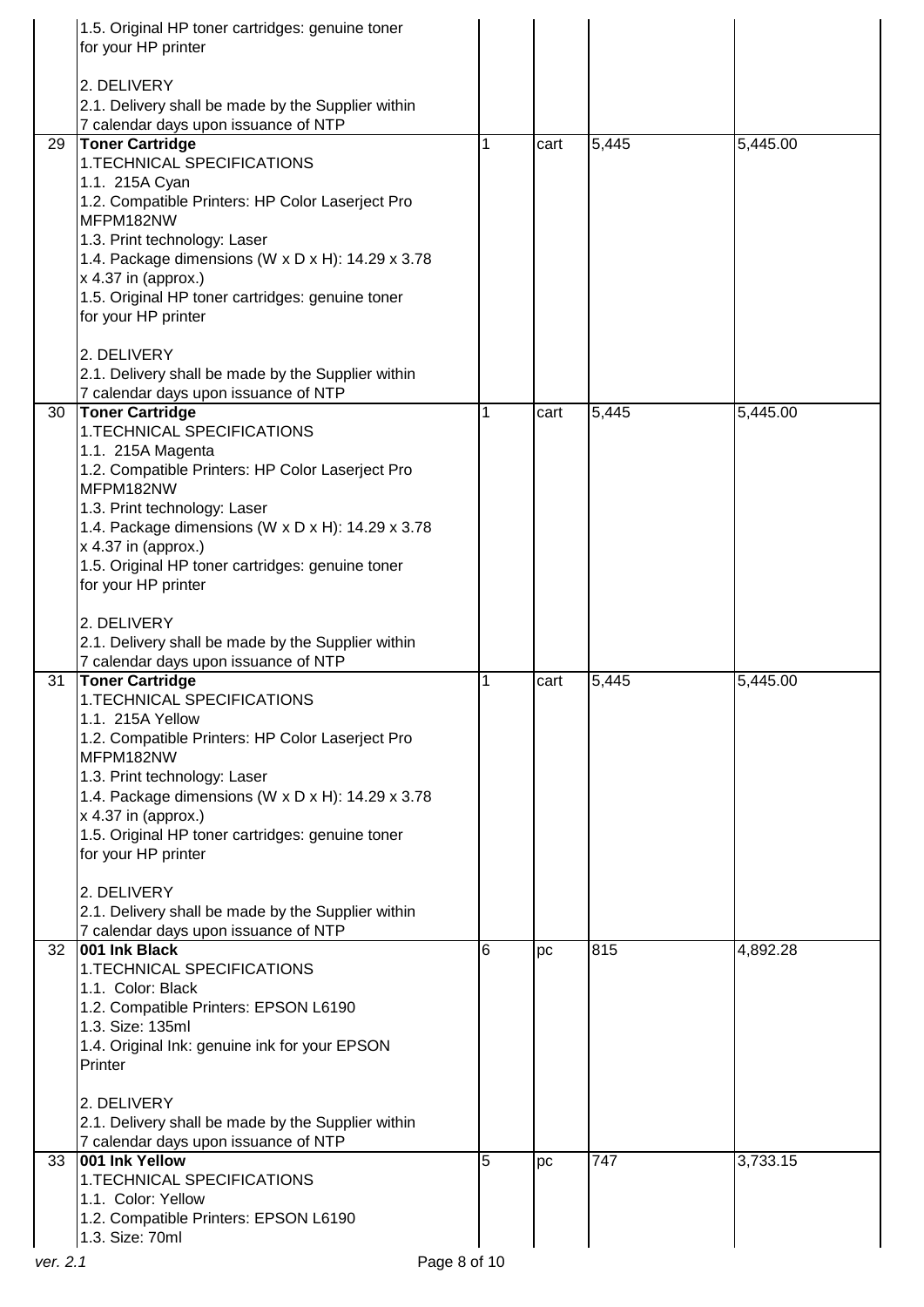|    | 1.4. Original Ink: genuine ink for your EPSON                                                                                                                             |   |    |                  |                |
|----|---------------------------------------------------------------------------------------------------------------------------------------------------------------------------|---|----|------------------|----------------|
|    | Printer                                                                                                                                                                   |   |    |                  |                |
|    | 2. DELIVERY                                                                                                                                                               |   |    |                  |                |
|    | 2.1. Delivery shall be made by the Supplier within                                                                                                                        |   |    |                  |                |
|    | 7 calendar days upon issuance of NTP                                                                                                                                      |   |    |                  |                |
| 34 | 001 Ink Magenta                                                                                                                                                           | 5 | pc | $\overline{747}$ | 3,733.15       |
|    | 1. TECHNICAL SPECIFICATIONS                                                                                                                                               |   |    |                  |                |
|    | 1.1. Color: Magenta                                                                                                                                                       |   |    |                  |                |
|    | 1.2. Compatible Printers: EPSON L6190<br>1.3. Size: 70ml                                                                                                                  |   |    |                  |                |
|    | 1.4. Original Ink: genuine ink for your EPSON                                                                                                                             |   |    |                  |                |
|    | Printer                                                                                                                                                                   |   |    |                  |                |
|    |                                                                                                                                                                           |   |    |                  |                |
|    | 2. DELIVERY                                                                                                                                                               |   |    |                  |                |
|    | 2.1. Delivery shall be made by the Supplier within                                                                                                                        |   |    |                  |                |
|    | 7 calendar days upon issuance of NTP                                                                                                                                      |   |    |                  |                |
| 35 | 001 Ink Cyan<br>1.TECHNICAL SPECIFICATIONS                                                                                                                                | 5 | pc | 747              | 3,733.15       |
|    | 1.1. Color: Cyan                                                                                                                                                          |   |    |                  |                |
|    | 1.2. Compatible Printers: EPSON L6190                                                                                                                                     |   |    |                  |                |
|    | 1.3. Size: 70ml                                                                                                                                                           |   |    |                  |                |
|    | 1.4. Original Ink: genuine ink for your EPSON                                                                                                                             |   |    |                  |                |
|    | Printer                                                                                                                                                                   |   |    |                  |                |
|    | 2. DELIVERY                                                                                                                                                               |   |    |                  |                |
|    | 2.1. Delivery shall be made by the Supplier within                                                                                                                        |   |    |                  |                |
|    | 7 calendar days upon issuance of NTP                                                                                                                                      |   |    |                  |                |
| 36 | <b>Whiteboard with aluminum frame</b>                                                                                                                                     | 1 | pc | 4,125            | 4,125.00       |
|    | 1. TECHNICAL SPECIFICATIONS                                                                                                                                               |   |    |                  |                |
|    | 1.1. High Quality Aluminum Frame                                                                                                                                          |   |    |                  |                |
|    | 1.2. with Eraser Tray                                                                                                                                                     |   |    |                  |                |
|    | 1.3. with Safety Protective Corners<br>1.4. with Hook Holder                                                                                                              |   |    |                  |                |
|    | 1.5. Size: 3x5ft                                                                                                                                                          |   |    |                  |                |
|    |                                                                                                                                                                           |   |    |                  |                |
|    | 2. DELIVERY                                                                                                                                                               |   |    |                  |                |
|    | 2.1. Delivery shall be made by the Supplier within                                                                                                                        |   |    |                  |                |
|    | 7 calendar days upon issuance of NTP                                                                                                                                      |   |    |                  |                |
|    | TOTAL APPROVED BUDGET FOR THE CONTRACT (ABC):                                                                                                                             |   |    |                  | Php 180,573.14 |
|    | <b>GUIDELINES</b>                                                                                                                                                         |   |    |                  |                |
|    | A. Content and Format of Quotations                                                                                                                                       |   |    |                  |                |
|    | 1. The Quotation/s must include the RFQ Number or the PR Number indicated above                                                                                           |   |    |                  |                |
|    | 2. Bidders must specify the BRAND NAMES and MODEL NAMES/NUMBER for the following goods:                                                                                   |   |    |                  |                |
|    | a. Computer and electronic equipment and its accessories or peripherals                                                                                                   |   |    |                  |                |
|    | b. Software applications, programs, and digital licenses                                                                                                                  |   |    |                  |                |
|    | c. Commercial off-the-shelf electronic devices or components<br>The Quotation/s must indicate the registered business name of the company (or individual), business<br>3. |   |    |                  |                |
|    | address and contact number. It must also include the full name and signature of the company's authorized                                                                  |   |    |                  |                |
|    | representative.                                                                                                                                                           |   |    |                  |                |
|    | 4. BIR Certificate of Registration for new DOST-ASTI suppliers                                                                                                            |   |    |                  |                |
|    |                                                                                                                                                                           |   |    |                  |                |
|    | <b>B. Eligibiliy Requirements</b><br>Pursuant to Annex "H" or Consolidated Guidelines for the Alternative Methods of Procurement of the 2016                              |   |    |                  |                |
|    | Implementing Rules and Regulations (IRR) of Republic Act (RA) No. 9184, the following documents shall be                                                                  |   |    |                  |                |
|    | submitted except for Repeat Order, Shopping under Section 52.1(a), and Negotiated Procurement under Sections                                                              |   |    |                  |                |
|    | 53.1 (Two-Failed Biddings), and 53.5 (Agency-to-Agency):                                                                                                                  |   |    |                  |                |
|    |                                                                                                                                                                           |   |    |                  |                |
|    | <b>For Procurement of Goods</b>                                                                                                                                           |   |    |                  |                |
|    |                                                                                                                                                                           |   |    |                  |                |

- 1. Upon submission of quotation
	- *a. Valid PhilGEPS Registration Number / Organization ID*
	- *b. Valid Mayor's/Business Permit*